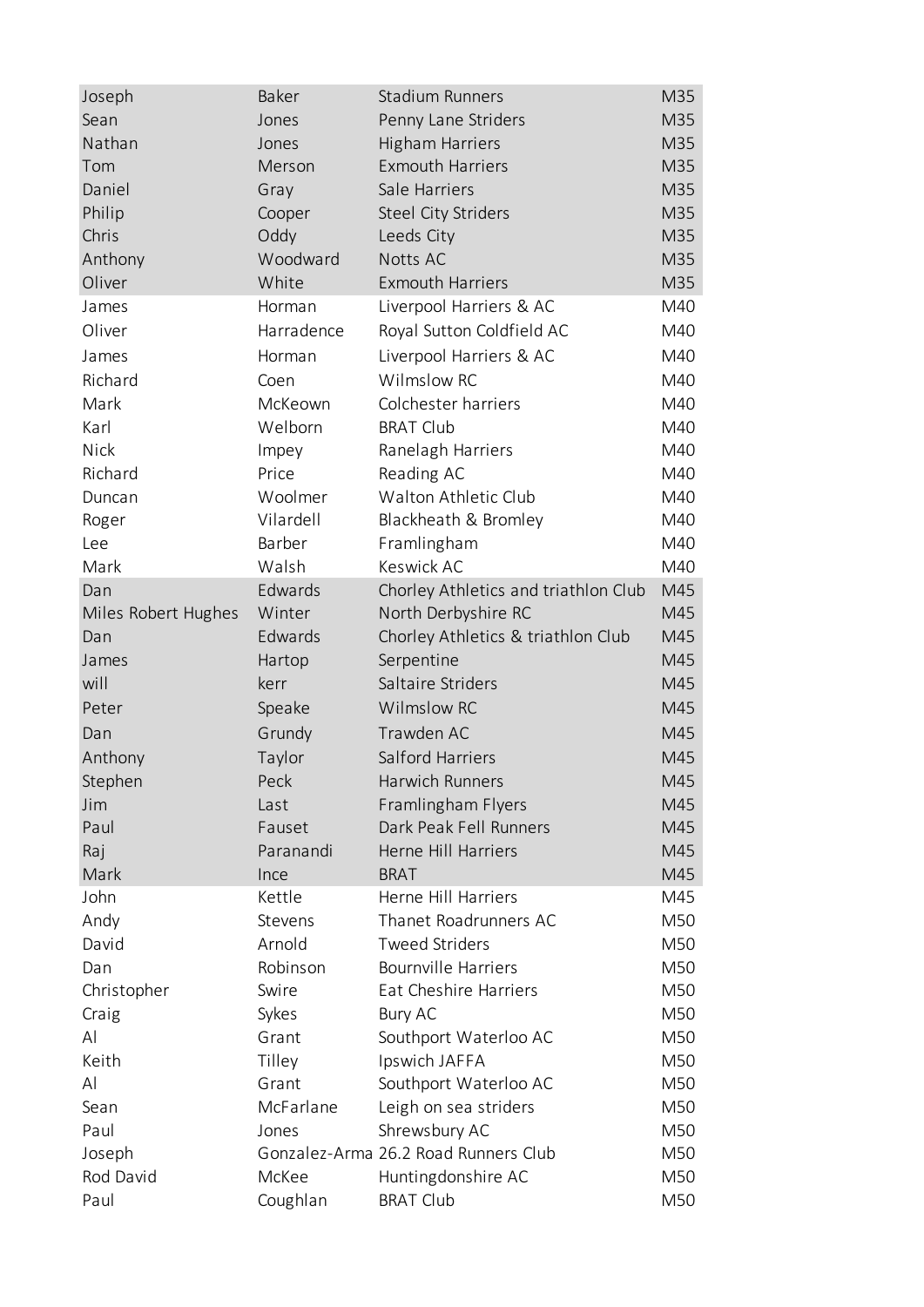| Alastair     | Bloore     | Epsom & Ewell Harriers          | M55 |
|--------------|------------|---------------------------------|-----|
| Rob          | McGrath    | SouthportWaterloo AC            | M55 |
| Boyd         | Park       | Southport Waterloo              | M55 |
| Martin       | Colwill    | <b>Bideford AAC</b>             | M55 |
| Shaun        | Chambers   | Salford Harriers                | M55 |
| Tim          | Billington | Wilmslow RC                     | M55 |
| Mark         | Allen      | Ipswich JAFFA RC                | M55 |
| Alex         | Childs     | Leigh-on-Sea Striders           | M55 |
| Todd         | Lewis      | St Edmunds Pacers               | M55 |
| Tony         | Hyland     | Ellesmere Port RC               | M55 |
| Alastair     | Bloore     | Epsom & Ewell Harriers          | M55 |
| <b>Nick</b>  | Malpeli    | North Herts Road Runners        | M55 |
| Michael      | Turney     | Chiltern harriers ac            | M55 |
| Mike         | Webber     | Andover AC                      | M55 |
| John         | Cooper     | St Albans Striders              | M60 |
| David        | l'Anson    | Lonely Goat RC                  | M60 |
| Dave         | Dunstall   | Seafood Striders                | M60 |
| Martin       | Walters    | Holme Pierrepont Running Club   | M60 |
| Mark         | Moore      | Burnham Joggers                 | M60 |
| Paul         | Shannon    | <b>Tattenhall Runners</b>       | M60 |
| Kevin        | Murray     | Serpentine                      | M60 |
| Koji         | Miyazaki   | Aldershot Farnham & District AC | M60 |
| Terry        | Knightley  | Ilford Athletic Club            | M60 |
| Mike         | Hurford    | Mornington Chasers              | M60 |
| <b>Brian</b> | Dye        | Tonbridge Athletic Club         | M65 |
| <b>Brian</b> | Rogers     | Ipswich Jaffa                   | M65 |
| John         | Cook       | Egdon Heath Harriers            | M65 |
| Tim          | Franklin   | York Knavesmire Harriers        | M65 |
| David        | Neal       | Poole Athletic Club             | M65 |
| John         | Barr       | St Helens Striders              | M70 |
| Mike         | Walker     | Southport Waterloo AC           | M70 |
| <b>Brian</b> | Kearsey    | <b>Stamford Striders</b>        | M70 |
| Malcolm      | Maxted     | <b>Yeovil Town RRC</b>          | M70 |
| Mike         | Chipping   | Bristol & West                  | M70 |
| Tim          | Newton     | Ipswich Jaffa RC                | M70 |
| David John   | Green      | <b>Bracknell Forest Runners</b> | M70 |
| Eric         | Winstone   | bushfield joggers               | M70 |
| David        | Langrish   | <b>Sunderland Strollers</b>     | M70 |
| David        | Dibben     | Reading Roadrunners             | M70 |
| Philip       | Roberts    | Holme Pierrepont RC             | M75 |
| Roy          | Thornley   | Wimborne a.c.                   | M75 |
| <b>Brian</b> | Symonds    | Wye Valley Running Club         | M75 |
| Edward       | Thorpe     | Reading Roadrunners             | M75 |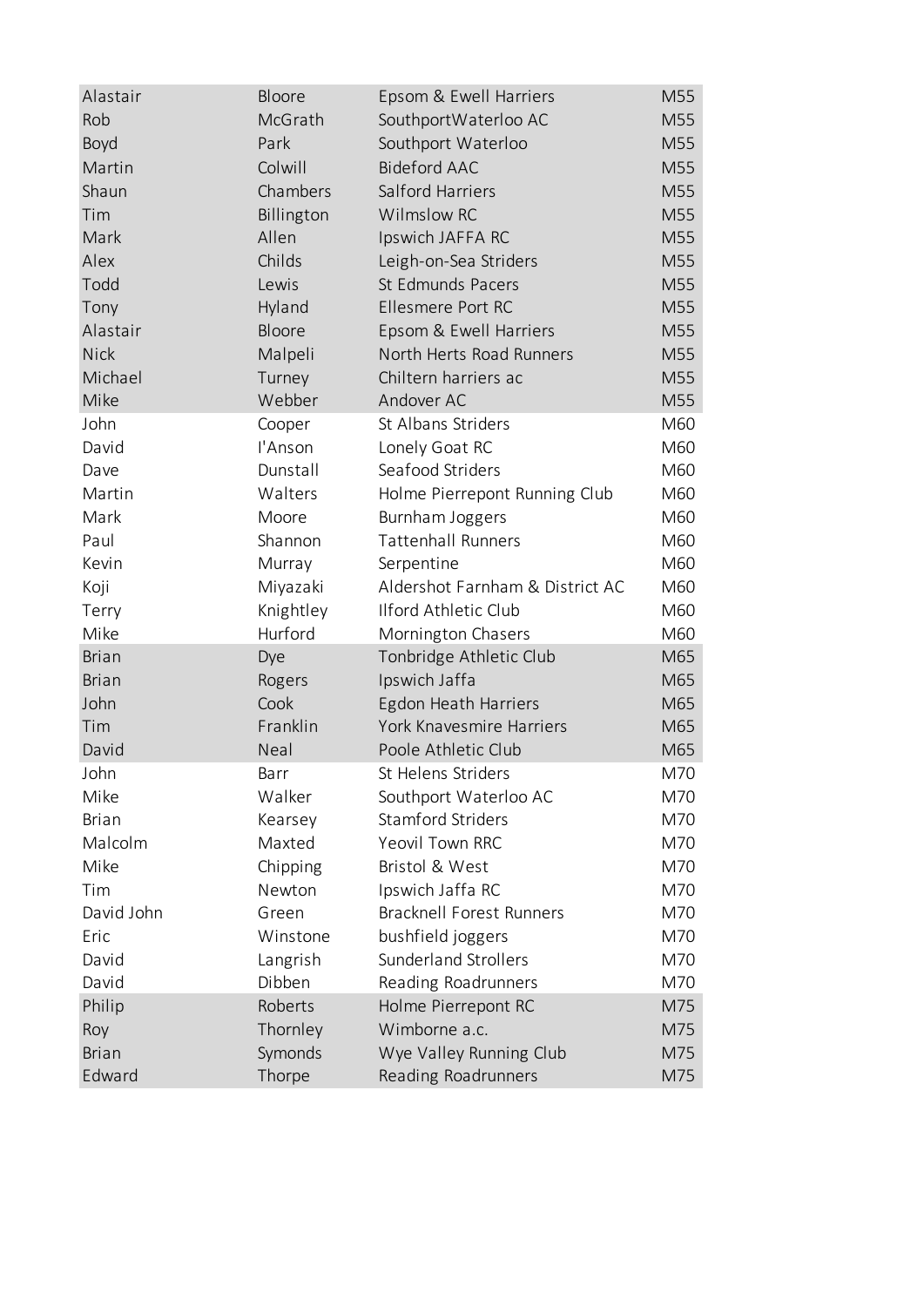| Liza         | Bradshaw       | <b>CLC STRIDERS</b>                  | W35 |
|--------------|----------------|--------------------------------------|-----|
| Claire       | Jacobs         | Hadleigh Hares                       | W35 |
| Katie        | Austin         | Ipswich Jaffa RC                     | W35 |
| Sophie       | Delderfield    | Vale of Aylesbury AC                 | W35 |
| Melissah     | Gibson         | Ealing Eagles Running Club           | W35 |
| Juliet       | Vine           | Garden City Runners                  | W35 |
| Roanna       | Vickers        | City of Portsmouth athletics club    | W35 |
| Claire       | Clancy         | Wilmslow                             | W35 |
| cat          | cummings       | City of Norwich AC                   | W40 |
| Hannah       | Roberts        | Dartford Harriers AC                 | W40 |
| Charlotte    | Rose           | North Norfolk Beach Runners          | W40 |
| Jen          | Armson         | <b>Queens Park Harriers</b>          | W40 |
| Helen        | Scott          | Middlesbrough and Cleveland Harriers | W40 |
| Judith       | Nutt           | <b>Elswick Harriers</b>              | W40 |
| Tracy        | English        | Colchester harriers                  | W45 |
| Samantha     | Bilbie         | Springfield Striders RC              | W45 |
| Kerstin      | Sung           | <b>Maidstone Harriers</b>            | W45 |
| Alice        | Sunderland     | <b>Ealing Eagles</b>                 | W45 |
| Vicki Taylor | Taylor         | <b>Finch Coasters</b>                | W45 |
| Charlie      | Metcalfe       | Ryde Harriers                        | W45 |
| Nicola       | Steel          | Wakefield District Harriers          | W45 |
| Sarah        | Winter         | The Stragglers                       | W45 |
| Anne-Marie   | <b>Bayliss</b> | City of Salisbury                    | W45 |
| Kate         | Rennie         | Dacorum AC                           | W45 |
| Kaye         | <b>Branton</b> | Felixstowe RRC                       | W50 |
| Wendy        | Smith          | Saint Edmunds pacers                 | W50 |
| Carrie       | Hoskins        | Reading roadrunners                  | W50 |
| Victoria     | Carter         | Thames Valley Harriers               | W50 |
| Jan          | Cook           | Shropshire Shufflers                 | W50 |
| Joanne       | Stanfield      | Trentham RC                          | W50 |
| Dawn         | Richardson     | Quakers Running Club                 | W50 |
| Kathryn      | Stevenson      | Tyne Bridge Harriers                 | W50 |
| Karen        | <b>Bridge</b>  | <b>Eden Runners</b>                  | W50 |
| Geraldine    | Larham         | March AC                             | W50 |
| Val          | Jennings       | Ipswich Jaffa Running Club           | W55 |
| Jo           | Stephenson     | Stowmarket Striders Running Club     | W55 |
| Trish        | Train          | Ryde Harriers                        | W55 |
| Stefanie     | Godfrey        | Cambridge & Coleridge AC             | W55 |
| Jackie       | Murdy          | South Shields Harriers & AC          | W55 |
| Kay          | Noyce          | Andover AC                           | W55 |
| Alison       | Crellin        | Driffield Striders                   | W55 |
| Jacquie      | Hanmer         | Harborough AC                        | W55 |
| Jane         | Hardacre       | South West Veterans AC               | W55 |
| Susan        | Lockhart       | Ipswich Jaffa Running Club           | W60 |
| Nicola       | Stevenson      | <b>Felixstowe Road Runners</b>       | W60 |
| Sarah        | Morris         | Heathfield RRC                       | W60 |
| Christine    | McCarthy       | Pontefract athletic club             | W60 |
| Barbara      | Wenman         | Canterbury Harriers                  | W60 |